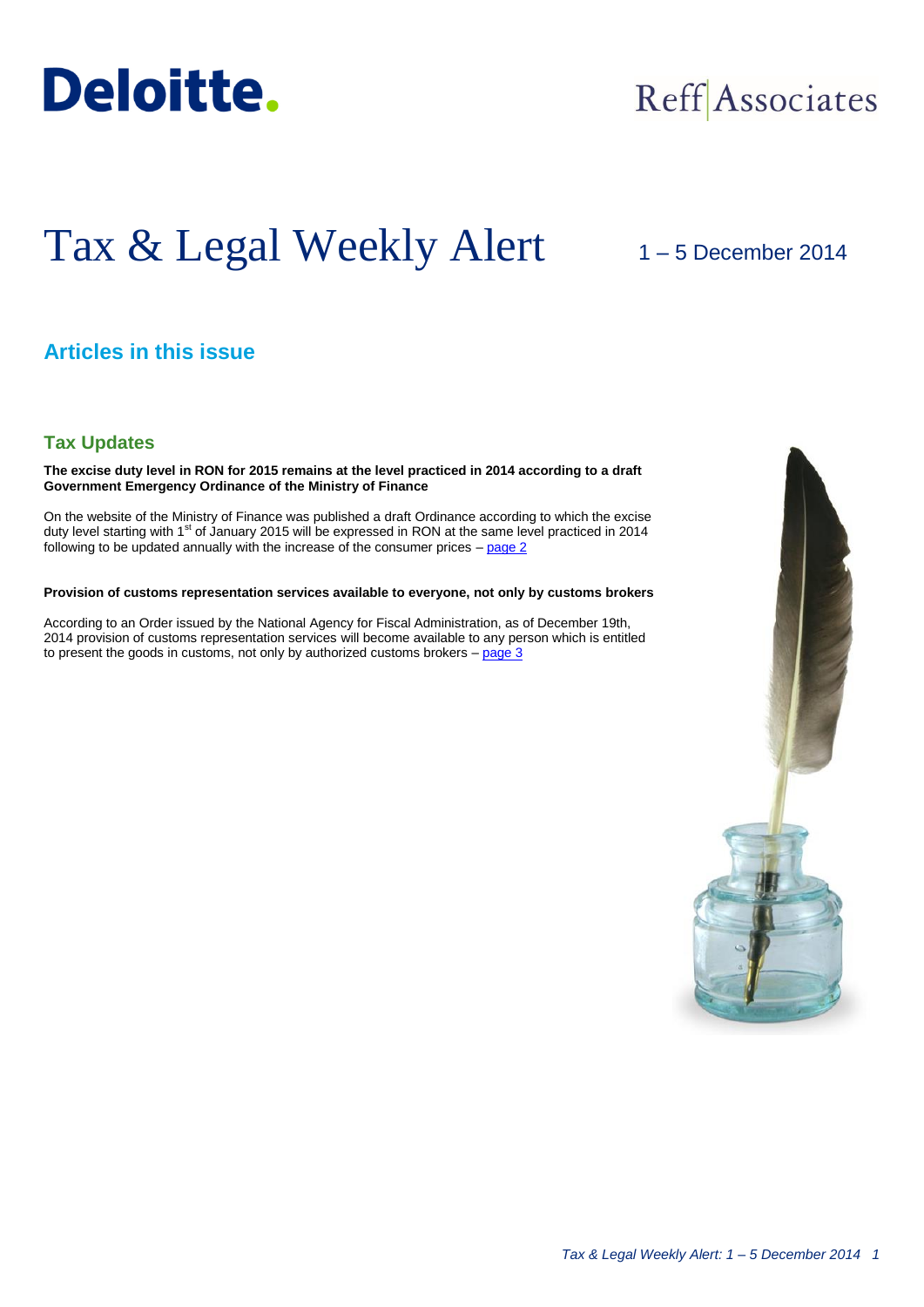## <span id="page-1-0"></span>**The excise duty level in RON for 2015 remains at the level practiced in 2014 according to a draft Government Emergency Ordinance of the Ministry of Finance**

According to the draft Government Emergency Ordinance for amending and supplementing Law no. 571/2003 regarding the Fiscal Code, starting with 1st of January 2015 the level of excise duty will be expressed in RON per measurement unit using the RON level practiced in 2014.

Below you may find a list with the main excisable products and their level starting with 1st of January 2015:

**Please do not hesitate to contact us if any clarification is needed:**

#### **[Pieter Wessel](mailto:pwessel@deloittece.com)** Partner

+40 21 207 52 42

## **[Mihai Petre](mailto:mipetre@deloittece.com)**

Senior Manager +40 21 207 53 44

| <b>Product name</b>                                         | Excise (equivalent in EUR/M.U.) 2014 | <b>Excise (equivalent in RON/M.U.) 2015</b>  |
|-------------------------------------------------------------|--------------------------------------|----------------------------------------------|
| Leaded gasoline (ton)                                       | 637.91                               | 3.022,43                                     |
| Unleaded gasoline (ton)                                     | 557.91                               | 2.643,39                                     |
| Diesel fuel (ton)                                           | 473.85                               | 2.245,11                                     |
| Cigarettes (1,000 cigarettes)                               | 84.37                                | from 1 <sup>st</sup> of April 2015<br>399.75 |
|                                                             |                                      | 412.02                                       |
| Cigars and cigarillos (1,000 pcs.)                          | 64                                   | 303.23                                       |
| Smoking tobacco intended for cigarette rolls                |                                      |                                              |
| (kg)                                                        | 81                                   | 383.78                                       |
| Green coffee (ton)                                          | 153                                  | 724.92                                       |
| Roasted coffee, including coffees with<br>substitutes (ton) | 225                                  | 1.066,05                                     |
| Soluble coffee (ton)                                        | 900                                  | 4.264,21                                     |

In 2015 the amount of excise duty will practically remain unchanged compared with 2014 (except the excise duty for cigarettes), being only converted in RON at the exchange rate used in 2014 (RON 4,738).

Starting with 2016, the excise duties expressed in RON will be updated annually with the increase of the consumer prices from the last 12 months, calculated in September of the year precedent the year in which it applies (for example in 2016 shall be used the reference from September 2015), officially communicated by the National Institute of Statistics until 15th of October.



*Source: [Draft Government Emergency Ordinance](http://discutii.mfinante.ro/static/10/Mfp/transparenta/OUG4dec2014.doc) for amending and supplementing Law no.571/2003 regarding the Fiscal Code and amending certain regulatory documents - published on 04/12/2014*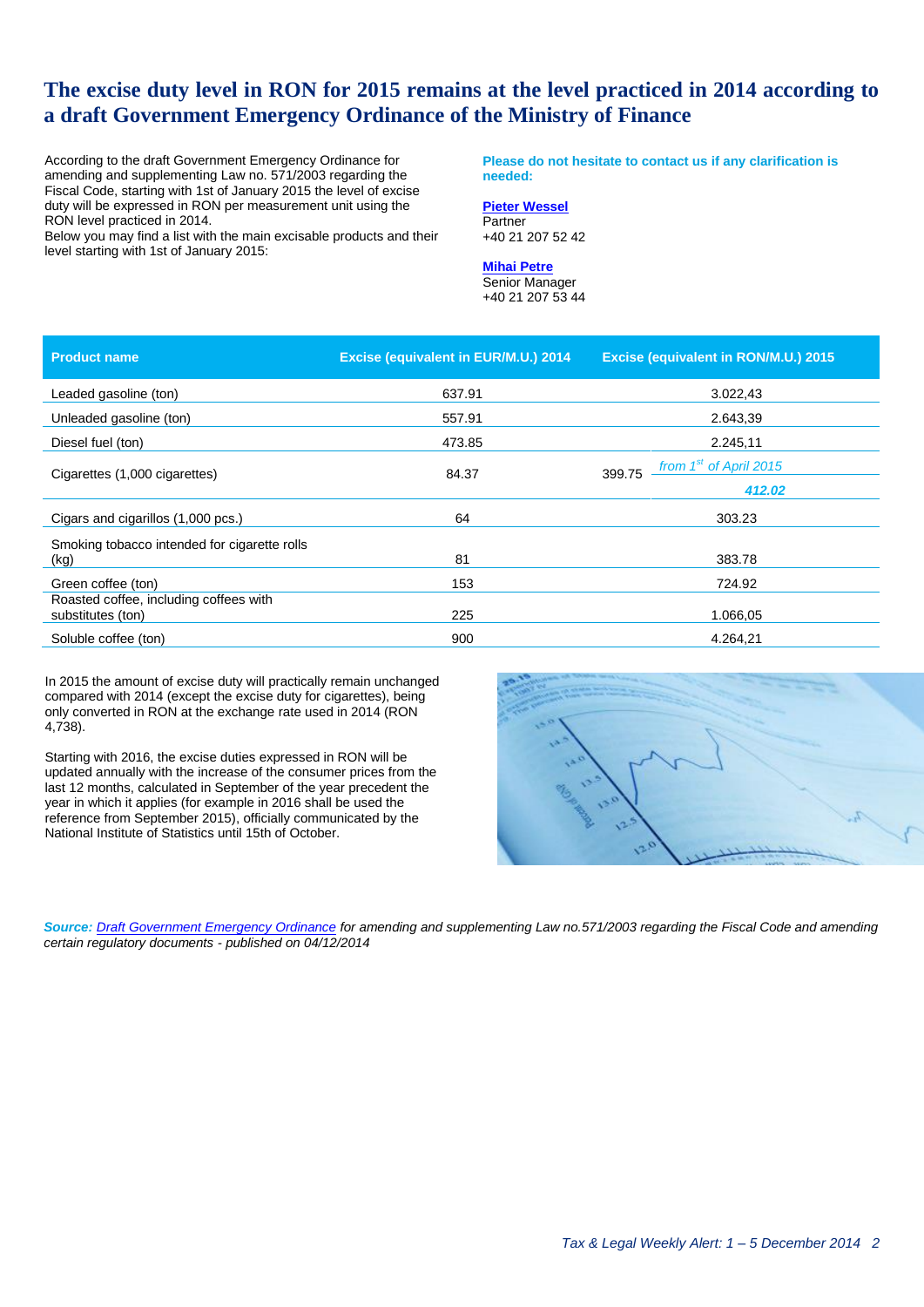## <span id="page-2-0"></span>**Provision of customs representation services available to everyone, not only by customs brokers**

A new Order regarding the application of the right of customs representation was published in the Official Gazette on December 4th, 2014.

Therefore, according to the new provisions, starting with December 19th, 2014, direct customs representation will be able to be carried out by any person who is entitled to present the goods subject to a customs declaration in customs.

Until now, provision of such services was available to a limited number of persons, i.e., only by authorized customs brokers.

*Source: Order no. 3633/2014 approving the technical norms on the application of the right of representation laid down in (EEC) Regulation no. 2.913/1992*

**For more details please do not hesitate to contact us:**

**[Pieter Wessel](mailto:pwessel@deloittece.com)** Partner +40 21 207 52 42

**[Mihai Petre](mailto:mipetre@deloittece.com)** Senior Manager +40 21 207 53 44